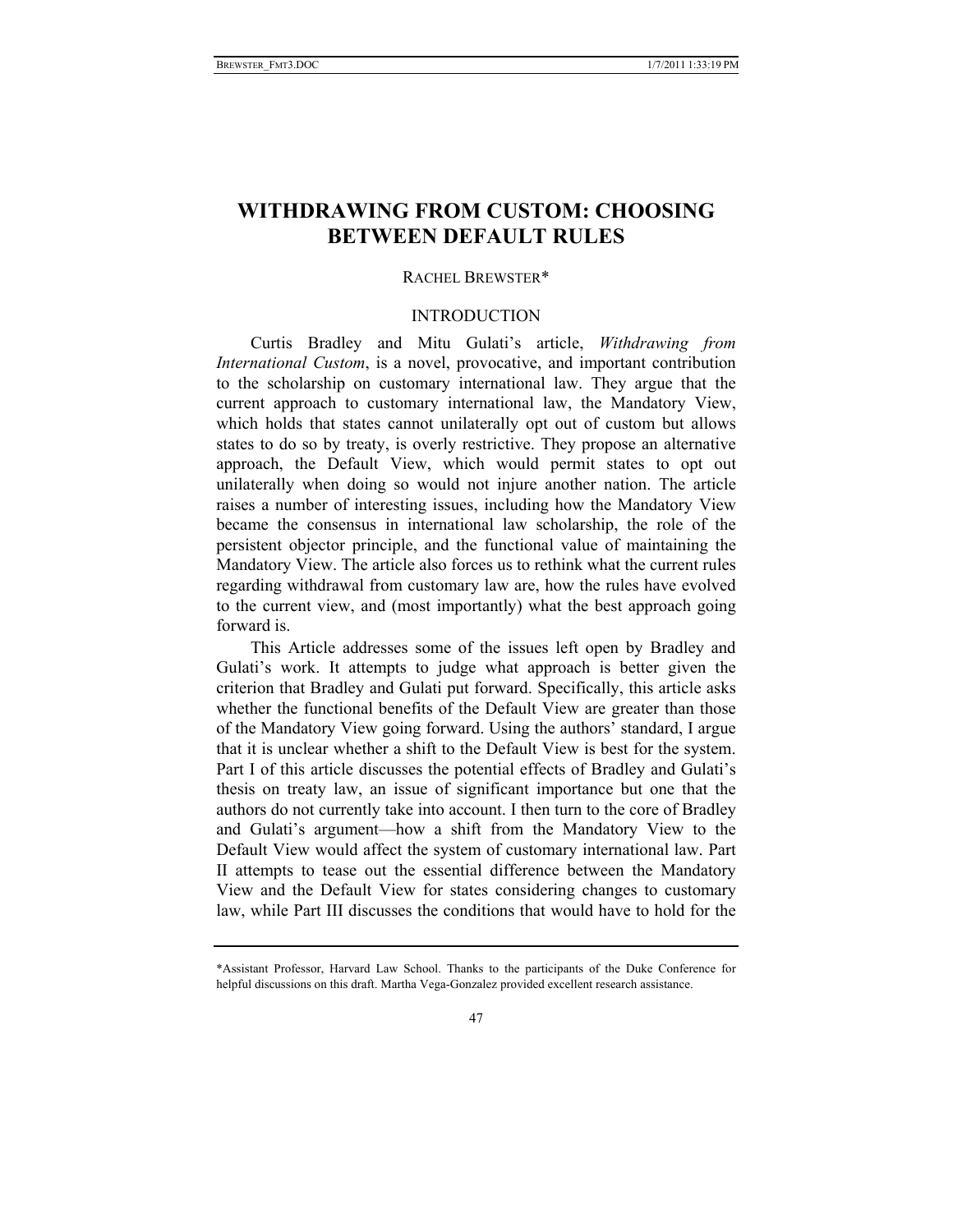48 DUKE JOURNAL OF COMPARATIVE & INTERNATIONAL LAW [Vol 22:47

Default View to be beneficial using Bradley and Gulati's functional standard. The thesis proposed by Bradley and Gulati is worthy of discussion and debate, but also it also raises questions and concerns that the authors need to address more fully.

#### I. TREATY LAW, CUSTOMARY LAW, AND THE DEFAULT VIEW

Bradley and Gulati provide a comprehensive account of the current state of customary international law, a position that they describe as the Mandatory View.<sup>1</sup> Customary law binds all states, even absent a specific indication of consent by the state. There are two means by which states can avoid these obligations: (1) states can claim persistent objector status, although this is only open to states that objected at the time of the custom's formation; or (2) states can deviate from custom by creating a treaty that establishes a different rule.<sup>2</sup> The treaty rule displaces the customary rule as the operative law between the parties to the treaty, providing the parties with a means of opting out of custom with like-minded states. Thus even under the Mandatory View, customary international law is not always "mandatory." A state can opt out of custom, even after the formation of the customary rule, by creating a treaty regime with other like-minded states. If the treaty has a sufficiently wide membership, it could displace the customary rule entirely.

Bradley and Gulati's Default View offers an alternative to the consensus understanding of when customary international law is binding. They argue that each state should be able to decide unilaterally what parts of customary international law to accept. If a state wants to adopt a policy that is contrary to custom, the state can renounce the customary rule so long as it does not injure other states. The authors' basis for advocating this alternative is twofold. They argue that the Default View is closer to the pre-World War II understanding of custom, although their justification does not rest on history alone. They further contend that the Default View is a better approach to customary international law on functional grounds. This Article only addresses the functional argument.

As an initial consideration when judging the benefits of the two approaches, we must consider the effect the Default View may have on the institution of treaty law. Bradley and Gulati pitch their argument as relating exclusively to the institution of customary law, but the ramifications of their thesis extend to treaty law as well. Treaty law has become the

 <sup>1.</sup> Curtis A. Bradley & Mitu Gulati, *Withdrawing from International Custom*, 120 YALE L.J. 202, 208-15 (2010).

<sup>2</sup>*. Id.* at 211-12.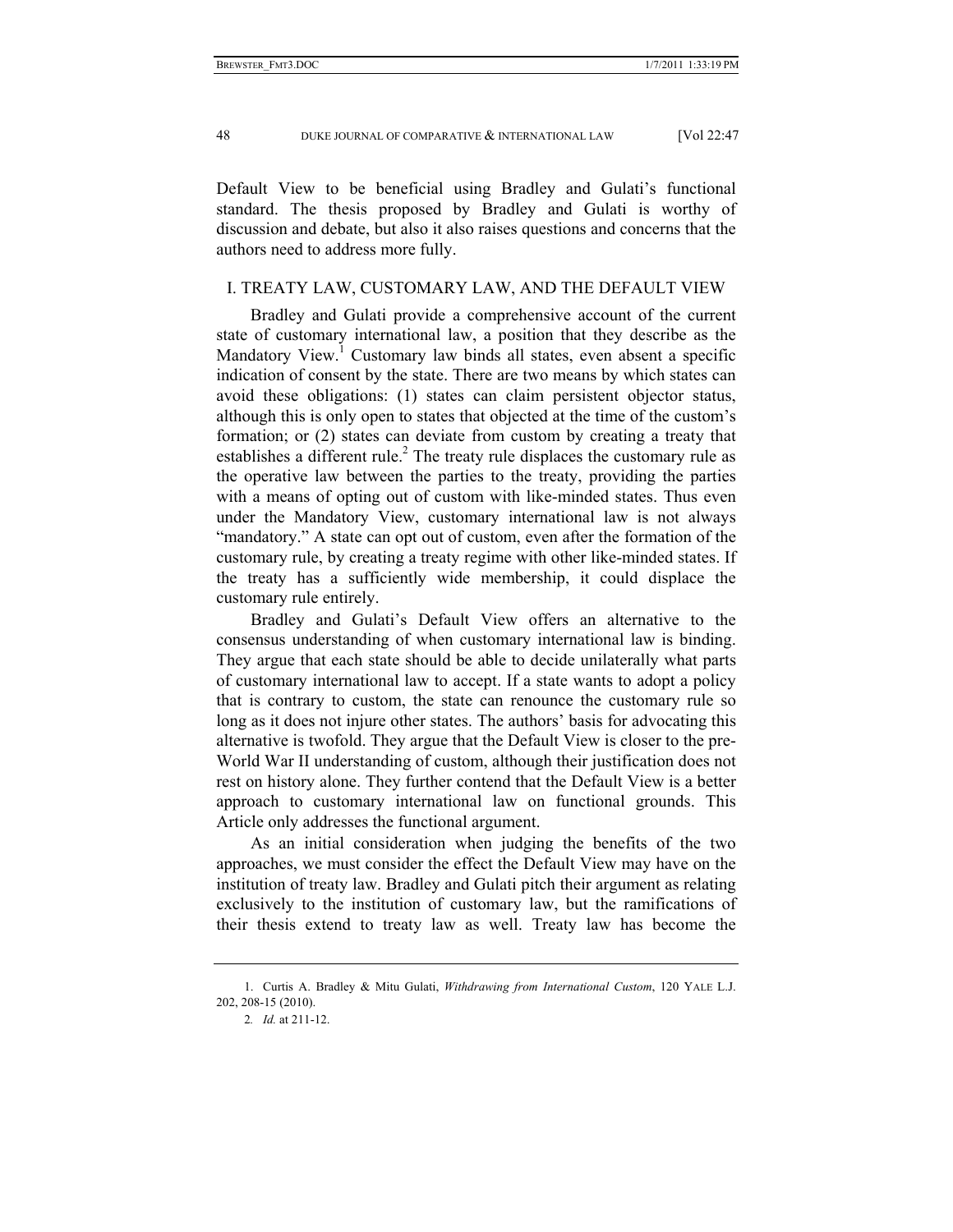dominant form for legal rules for many areas of international law, including security law (arms control and use of force), international trade law, and some areas of human rights (the treatment of combatants and noncombatants in war). Yet changes to the rules governing customary law influence treaties as well. The two sources of law are deeply intertwined: shifting to the Default View could have significant ramifications on states' expectations of how existing treaties will be interpreted and on the ability of future treaties to establish clear expectations.

Treaties exist in part because of custom. The Vienna Convention on the Law of Treaties ("Vienna Convention"), which establishes rules for treaty law, is accepted by some nations—notably the United States—only as customary law. $3$  Bradley and Gulati's Default View would allow states to withdraw from the Vienna Convention (or parts of the Vienna Convention) unilaterally. This is significant because it would also allow states to change the meaning of a treaty. For instance, many existing treaties take for granted that national governments are responsible for treaty violations by sub-national government actors as a matter of customary treaty law.<sup>4</sup> A withdrawal from the customary treaty law would allow states to relieve themselves of the responsibility for these actors. Such a change to the customary law of treaties could have significant implications on the meaning of existing treaties, including diplomatic and economic treaties where the federal government is responsible for the actions of sub-national actors.<sup>5</sup> For instance, the United States government could claim to not be responsible for the actions of the Texas state officials violations of the Vienna Convention on Consular Relations. Similar examples could be made using other common treaty rules that are accepted by states as customary law, including rules on entry in force, ratification, accession, reservations, breach, or amendment.<sup>6</sup>

<sup>3</sup>*. See* Evan Criddle, *The Vienna Convention on the Law of Treaties in U.S. Treaty Interpretation*, 44 VA. J. INT'L L. 431, 433-34 (2004).

 <sup>4.</sup> Vienna Convention on the Law of Treaties art. 27, May 23, 1960, 1155 U.N.T.S. 331.

<sup>5</sup>*. See, e.g.*, Case Concerning Avena and Other Mexican Nationals (Mex. v. U.S.), 2004 I.C.J. 12, 20 (Mar. 31) (holding the United States federal government responsible for the actions of Texas officials); Metalclad Corp. v. United Mexican States, ICSID Case No. ARB(AF)/97/1, Award (Aug. 30, 2000), 5 ICSID (W. Bank) . 212 (2002) (holding the Mexican government responsible for the actions of state and local officials).

 <sup>6.</sup> Another issue of importance to U.S. law that the authors' do not explicitly discuss is the how the Default View would affect Alien Tort Claims Act suits. If the United States withdrew from a rule of customary human rights law but other states did not, could federal courts still hear suits based on foreign violations of the human rights customary law rule? The custom would still be international law if the US withdrew, but the jurisdictional basis for the suit might disappear if the rule was no longer part of the United States law.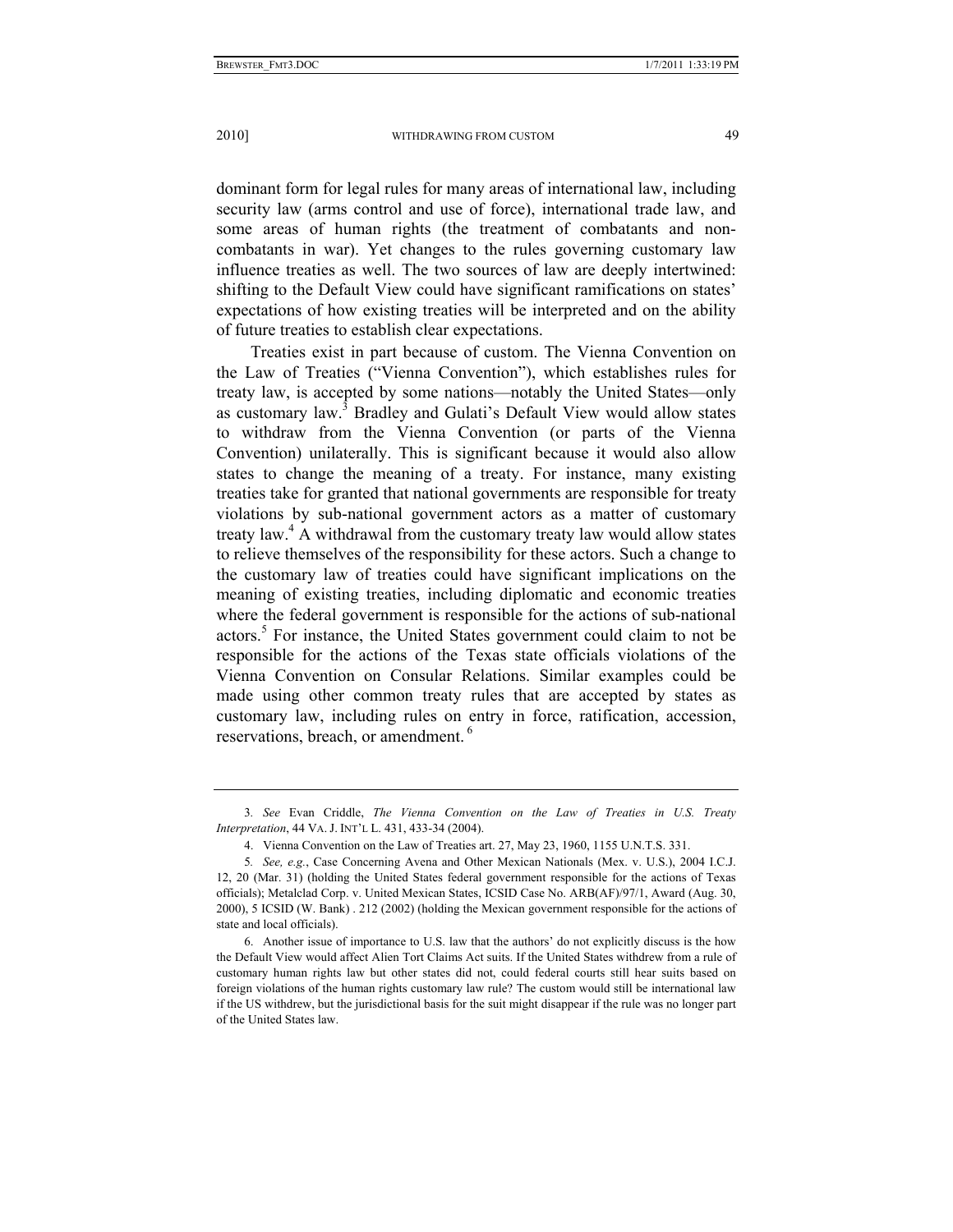Stable customary rules are fundamental to the regime of treaty law. Although states can alter the Vienna Convention's treaty rules by explicitly including different procedural provisions, having a default system of treaty law procedures is critical to establishing common expectations and understandings. The Default View threatens to destabilize this shared understanding on the nature of treaty rules. This is a significant cost given the extent to which modern economic and security agreements rest on treaty agreements. And it is a cost that Bradley and Gulati do not address when evaluating the relative costs of benefits of their proposed approach to customary law.

## II. DEFINING THE DIFFERENCE BETWEEN THE MANDATORY VIEW AND THE DEFAULT VIEW

The next two parts discuss Bradley and Gulati's article on its own terms. This part examines what the essential difference is between the Mandatory View and the Default View. The next part analyzes what conditions are necessary for the Default View to be a functionally better approach for the international system.

Bradley and Gulati describe the current approach as the Mandatory View, but the current approach does hold that states are always bound to customary international law in their relations with others. The Mandatory View incorporates a type of "default" rule. The default rule requires some agreement from other states, either multilaterally or bilaterally. In practice, states can select a rule different from the customary rule if the parties explicitly decide to do so by treaty. The Default View discussed by Bradley and Gulati is a unilateral version of the Mandatory View's "default rule" approach: the state can choose to opt out of customary law by announcing unilaterally that it no longer intends to follow the rule in the future.<sup>7</sup>

The difference between the two approaches is not whether states can opt out of customary international law—states may opt out under both views—but rather, under what conditions they may do so. The Mandatory View requires the agreement of the partner state or states, while the Default View does not require any external consent although this view might include a notice or no-injury requirement.<sup>8</sup> Thus, the major divergence between the two views is status of the customary law with regard to states that have not formed treaties to alter the customary rule. The Default View would provide states with far more leeway to opt out of custom with nontreaty partners, while the Mandatory View would maintain custom as a

<sup>7</sup>*. See* Bradley & Gulati, *supra* note 2, at 213-15.

<sup>8</sup>*. Id.* at 11.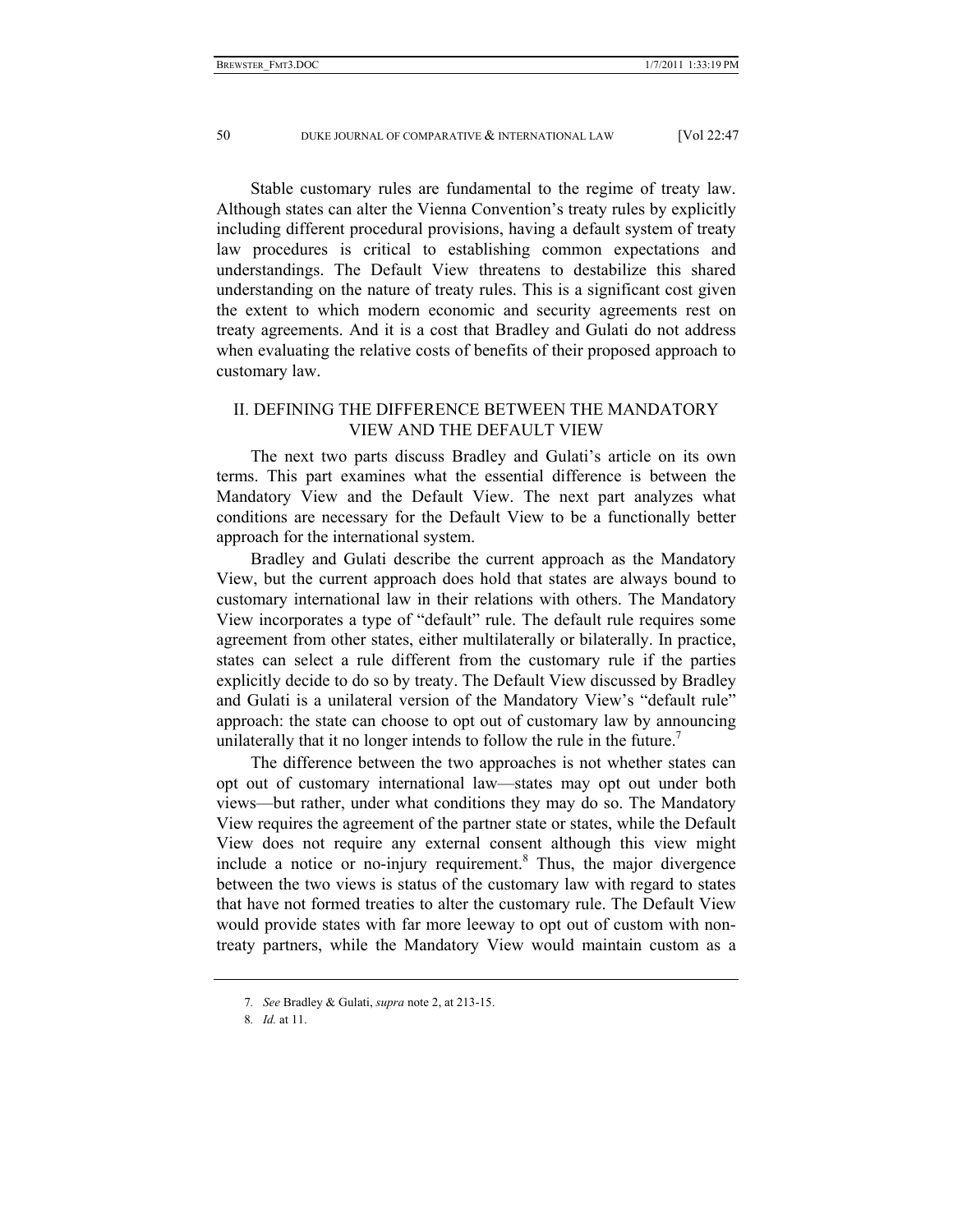legal obligation between non-treaty partners. Yet even this understanding of the Mandatory View may be overly stringent because the decision of states to contract around the customary rule affects the status of the relevant rule as custom. The *opinio juris* element of the customary rule is undermined if many states choose to deviate from it by creating contrary treaty law. For example, customary rules on international investment are currently undergoing such a re-examination.<sup>9</sup> The traditional rule that states must reimburse foreign investors for any government expropriation has long been contested, $10$  but the recent trend towards bilateral investment treaties (notwithstanding the failure to reach a multilateral investment agreement) has led some arbitrators and scholars to conclude that these treaties are reshaping customary international law.<sup>11</sup>

The extent of the difference between the two views may turn on how broadly the Default View's restriction on notice and no-injury is interpreted. Bradley and Gulati observe that the historical Default View included an injury restriction. In the author's discussion of pre-World War II international law scholars, they note Vattel's understanding was that states are only able to withdraw from custom "at a time when no particular Nation will be affected by the new rule."<sup>12</sup> Bradley and Gulati appear to embrace this restriction in their understanding of the Default View, although the contours of the restriction as interpreted by Bradley and Gulati are ambiguous.<sup>13</sup> The line could be drawn either with regard to the historical practice or with regard to what the optimal rule would be today (the two might be different). But the authors' present explanation of the boundaries of this injury requirement is too opaque to make any predictions about what customary law would be eligible for withdrawal under the Default View.

This is an area that the authors (or others) need to flesh out more if we are to have a realistic picture of how the Default View would function. We could have a robust form of this restriction—no withdrawal that affects the interests of another state is permitted – or a weak form—withdrawal is permitted so long as it is not opportunistic. These two forms of the

<sup>9</sup>*. See* ANDREAS F. LOWENFELD, INTERNATIONAL ECONOMIC LAW 536 (John H. Jackson ed., 2d. ed. 2008).

<sup>10</sup>*. See id.* at 536-37.

 <sup>11.</sup> Andreas F. Lowenfeld, *Investment Agreements and International Law*, 42 COLUM. J. TRANSNAT'L L. 123, 128-30 (2003).

 <sup>12.</sup> Bradley & Gulati, *supra* note 1, at 217 (quoting EMMERICH DE VATTEL, THE LAW OF NATIONS OR THE PRINCIPLES OF NATURAL LAW APPLIED TO THE CONDUCT AND TO THE AFFAIRS OF NATIONS AND OF SOVEREIGNS 385-86 (Charles G. Fenwick trans., Carnegie Inst. of Wash. 1916) (1758).

<sup>13</sup>*. See id.* at 213-23, 250-51 & 252.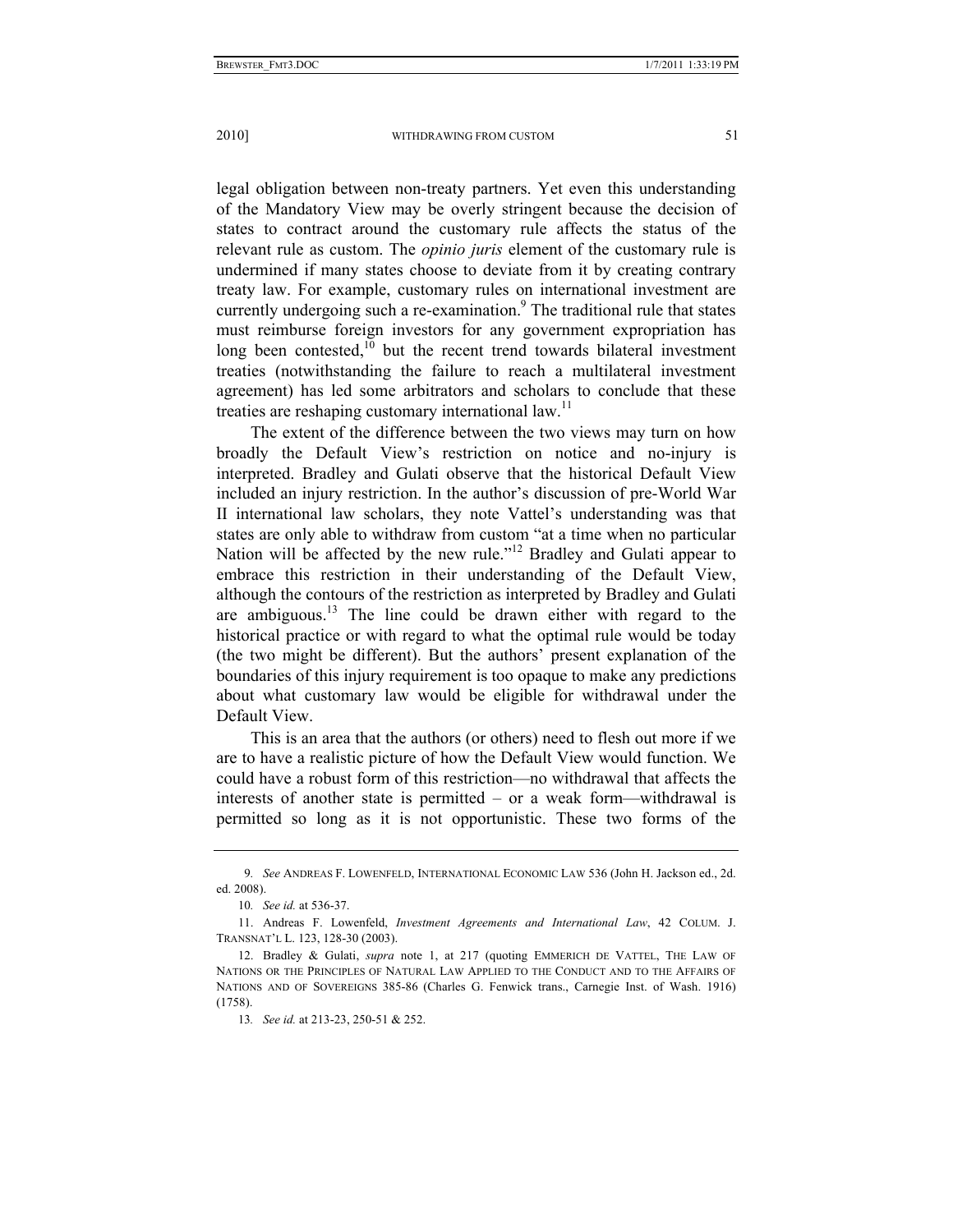restriction have very different implications for when the Default View permits withdrawal in areas where customary law is influential.

 For example, in international investment law, the robust form of the injury restriction would seem to prevent states from withdrawing from customary rules to respect foreign investment with regard to any *existing* investments.<sup>14</sup> Withdrawing from these customary rules would adversely affect the interests of foreign private investors, and by extension, the investors' home state. States would be free to withdraw from customary rules regarding *future* investments, although, as a domestic policy option, this might be significantly less politically desirable to the host government.

By contrast, the weak form of the restriction would allow the state to withdraw from customary rules on investment with regard to existing investments, so long as the state was not acting opportunistically. This could occur where a state did not take an ownership interest in the property wished to enact rules to restrict the property's use, such as rigorous environmental standards. Some investment arbitration panels have found environmental regulation to be a form of expropriation, and thus the state might want to withdraw from customary rules out of concern that the environmental regulations would run afoul of international investment rule.15 Here, the state would not be acting opportunistically—the regulations could be adopted in a non-discriminatory manner and with no intent to appropriate the foreign investment.

A different issue arises with the customary law of human rights. In this area of law, states have interest in the global respect for human rights, not just the human rights of its nationals. Thus, a state's interests are implicated whenever there is an alteration of human rights law with regard to any person anywhere. Under the robust form of the restriction, states would never be allowed to withdraw from human rights custom. Under the weak form of the restriction, the issue would be whether the state was acting opportunistically—for instance, withdrawing human rights guarantees during periods of political unrest or during elections. The weak

 <sup>14.</sup> The substance of customary international law regarding foreign investment is contested. *See, e.g.,* LOWENFELD, *supra* note 9, at Part VI. Nonetheless, customary international law is still viewed by many scholars as including minimum standards for foreign investment. *See, e.g.,* SURYA P. SUBEDI, INTERNATIONAL INVESTMENT LAW: RECONCILING POLICY AND PRINCIPLE 55 (2008). Arbitration panels also frequently find that customary international law includes minimum standards. *See, e.g.,* Loewen Group v. United States of America, ICSID Case No. ARB(AF)/98/3, Award (June 26, 2003), 7 ICSID (W. Bank) 442 (2005) (holding that the trial in question and the verdict rendered are incompatible with "minimum standards of international law").

<sup>15</sup>*. See, e.g.,* Metalclad Corp., *supra* note 5. For a discussion of these issues, *see generally* Vicki Been & Joel C. Beauvais, *The Global Fifth Amendment? NAFTA's Investment Protection and the Misguided Quest for an International "Regulatory Takings" Doctrine*, 78 N.Y.U. L. REV. 30 (2003).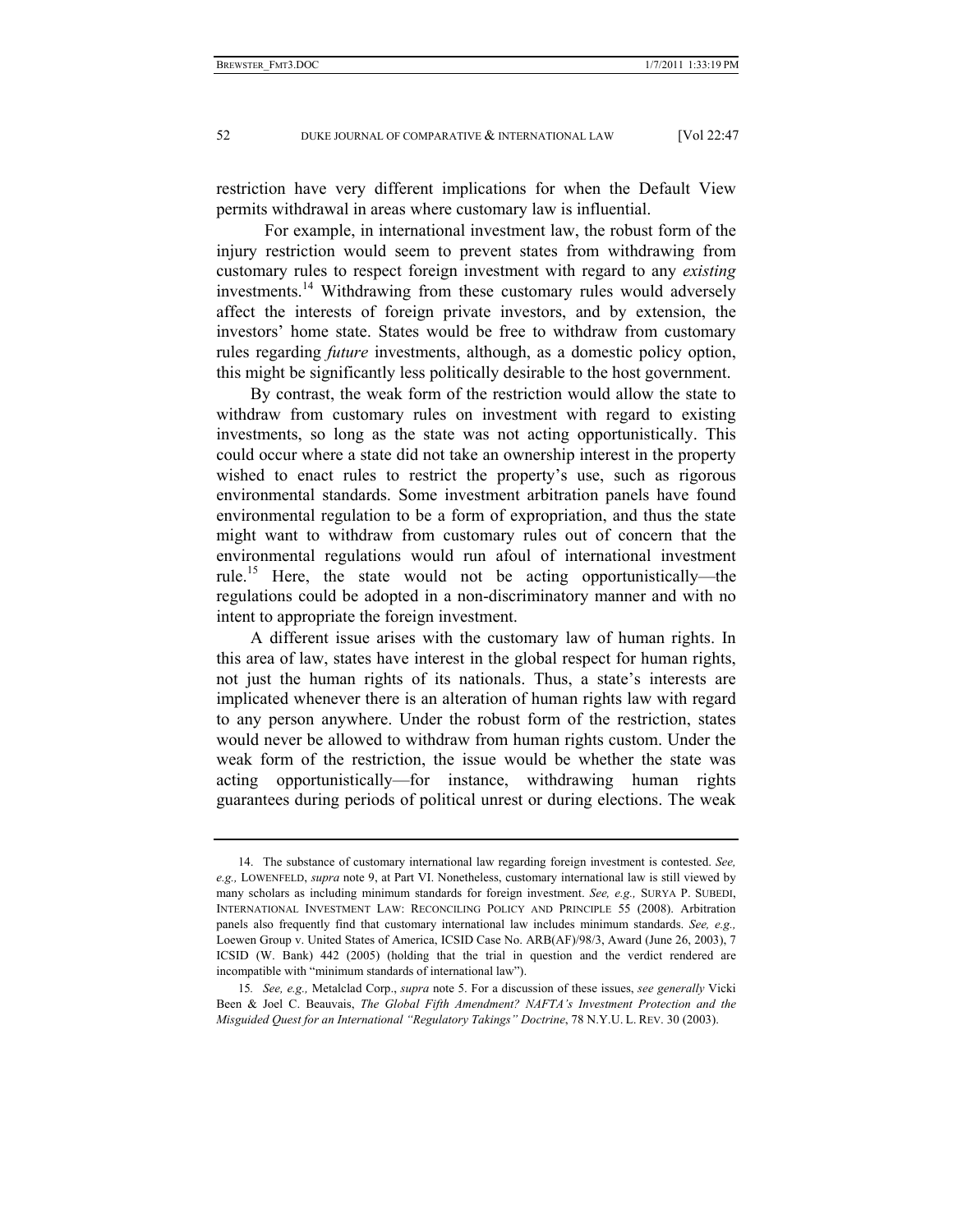version may therefore allow states to withdraw from some non-*jus cogens* human rights protections during periods of relative social and political calm.

 In short, the difference between the Mandatory View and the Default View need not be tremendous, although it is hard to know its true extent given the current formulation of the Default View. The Mandatory View permits states to withdraw from custom by treaty—that is, withdraw with bilateral or multilateral consent—while the Default View allows states to withdraw from custom unilaterally, subject to an injury restriction. The stronger the Default View's restrictions on withdrawal, the more the Mandatory View and Default View converge. Yet there is still a significant area where a shift from the Mandatory View to the Default View would be important.

## III. THE COSTS AND BENEFITS OF SHIFTING FROM THE MANDATORY TO THE DEFAULT VIEW

As Bradley and Gulati discuss, shifting between these regimes has costs and benefits.<sup>16</sup> My discussion draws on the points that they raise and evaluates the costs and benefits using the standards that Bradley and Gulati do.17 Both the Mandatory View and the Default View incorporate the use of default rules, but each permits states to withdraw from custom on different terms. Adopting the functional view that Bradley and Gulati take, which approach is best depends on the relative costs of each.<sup>18</sup> This Part evaluates those costs and examines the conditions in which each approach would be optimal.

## A. Defining the Costs and Benefits

One state's withdrawal from custom can impose significant costs on other states. The Mandatory View provides some protection to this class of potentially injured parties. The withdrawing state must seek the consent of the other states through treaty negotiations. The affected state can thus demand compensation for any injury during treaty negotiations. So long as the withdrawing state's benefit from establishing a new rule is greater than the costs of the change to the other state, a treaty should be possible.<sup>19</sup>

 <sup>16.</sup> *See* Bradley & Gulati, *supra* note 1, at 241-54.

 <sup>17.</sup> This Part's discussion of the Default View incorporates the weak form of the restriction on the state's ability to withdraw from custom so that the two views will not converge.

 <sup>18.</sup> Of course we can have non-functional goals as well. Others in this symposium address this issue so I limit my discussion to evaluating the author's claims on their own terms.

 <sup>19.</sup> The ability of states to alter rules by treaty should also permit the emergence of efficient rules under the Mandatory View.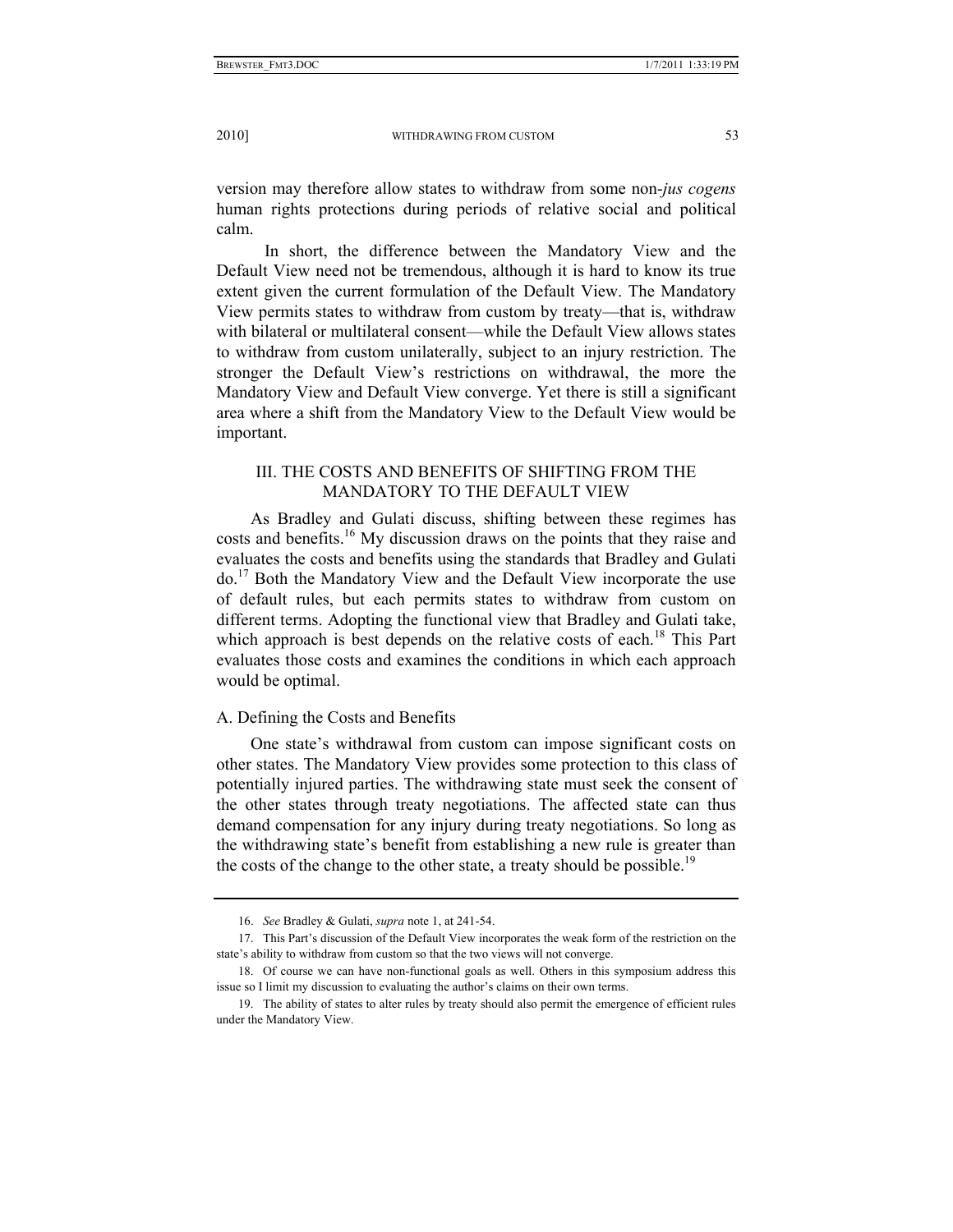The Default View does not protect against such harm to the same degree. The withdrawing state may decide to opt out of the custom unilaterally. Thus the Default View would permit a state to withdraw from custom even when the costs of the withdrawal are higher for the rest of the world than the benefits to the withdrawing state.<sup>20</sup> Here, the international system may experience a loss of welfare that would not have been possible under the Mandatory View. Under the Default View, states might still engage in treaty negotiations to establish an alternative rule, but the injured states would be seeking a treaty with the withdrawing state. Unlike the Mandatory View, the withdrawing state would not have to compensate the injured state for any damage done. Rather, the withdrawing state would be able to extract some concessions from the injured state as the price of agreeing to the new treaty rule.

 The disadvantage of the Mandatory View, as Bradley and Gulati note, is the possibility for high transaction costs or holdout problems.<sup>21</sup> Negotiating bilateral or multilateral alternatives to custom can be expensive, particularly for smaller states. States may also resist forming mutually beneficial treaties in an attempt to gain a greater share of the joint gains.22 However, these costs also exist under the Default View. If a withdrawing state opts out of a customary rule and thereby creates a net loss for the international system, then these same transaction costs may be incurred as states attempt to negotiate an alternative rule through treaty law. Under the Default View, the withdrawing state would simply be the state be in the position to hold out from the agreement and extract more of the joint gains from any subsequent agreement.

#### B. Evaluating Each Approach

Both approaches to customary law allow states to opt out of custom but do so on different terms. Consequently, much of the analysis of which approach is more desirable depends on our perception of the value of contemporary customary international law. If most international custom could be altered without any loss to the international system, then the

 <sup>20.</sup> We observe escape clauses in treaties where the benefits to one state of exiting the treaty are higher than the costs to the treaty partners. *See* Alan O. Sykes, *Protectionism as a "Safeguard": A Positive Analysis of the GATT "Escape Clause" with Normative Speculations*, 58 U. CHI. L. REV. 255, 298 (1991) ("A politically Pareto optimal escape clause would not allow parties to revoke concessions at will, but constrains escape to circumstances in which the gains to the party avoiding concessions exceed the costs to its trading partners.").

<sup>21</sup>*. See* Bradley & Gulati, *supra* note 1, at 41-42 (discussing the holdout problem under the Mandatory View).

<sup>22</sup>*. See generally* James D. Fearon, *Bargaining, Enforcement, and International Cooperation*, 52 INT'L ORG. 269 (1998).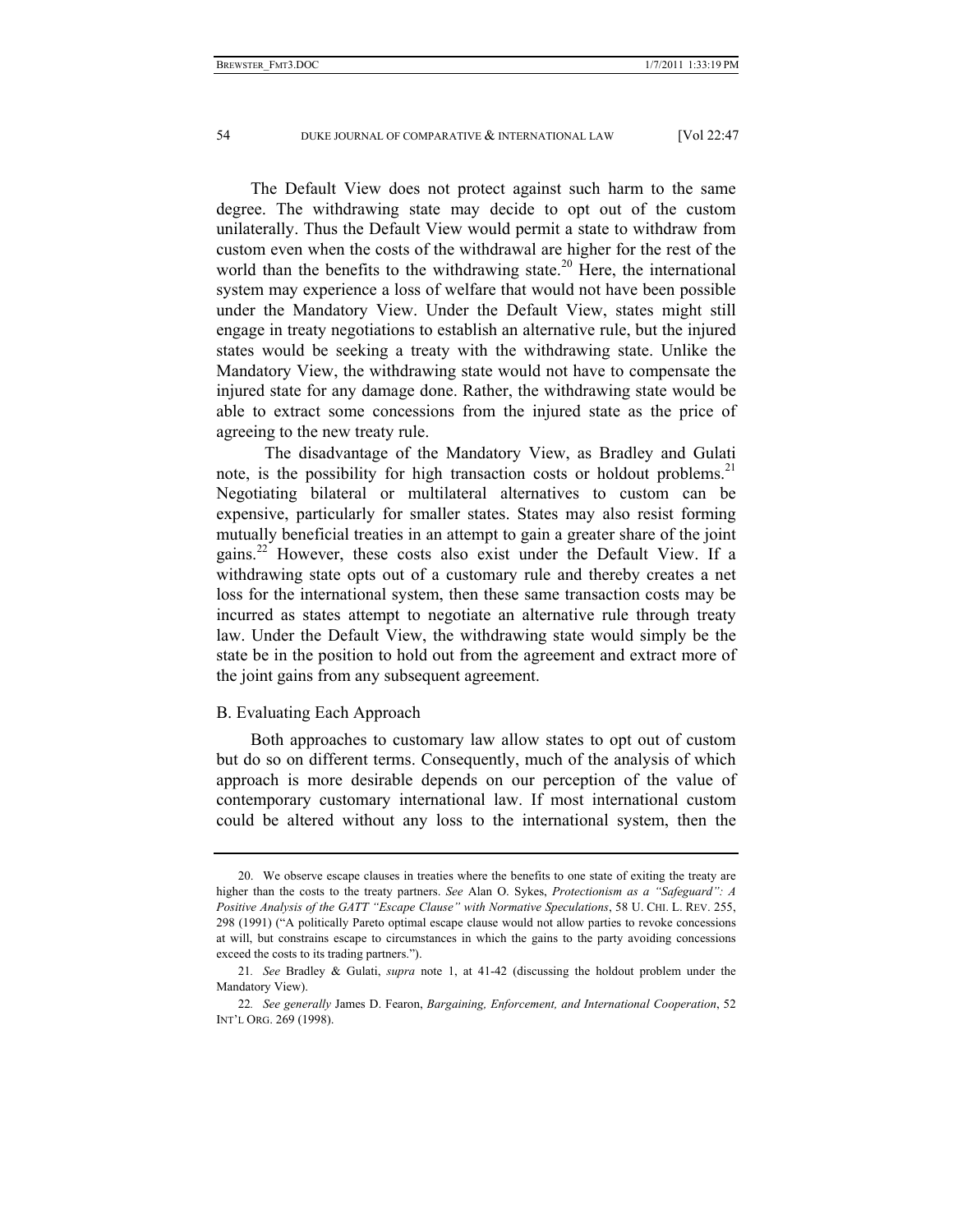Mandatory View appears to impose unreasonably high transaction costs on states attempting to opt out of custom. Beneficial changes to international custom (i.e. changes that result in more gain for the withdrawing state than losses to other states) may not occur because of transaction costs. I will call these Type A costs—net beneficial alterations to customary law that are not undertaken because of the transaction costs of negotiating the change. But

if most international custom is a net benefit for the international system that is, changes to the custom would impose greater costs on the international system than benefits gained by the withdrawing party—then the Default View is overly permissive. The Default View would allow one state to impose a net cost on the international system unilaterally. These are Type B costs—unilateral changes to customary law that impose a net cost.

 At a system level, we are interested in minimizing the combination of Type A and Type B costs. The decision of whether to adopt the Mandatory View or the Default View depends on our relative concern about Type A costs (which are minimized by the Default View) and Type B costs (which are minimized by the Mandatory View). If we have good *ex ante* beliefs about what type of cost is more likely in different categories of custom, then we could adopt specific rules for different categories of custom. For instance, the Mandatory View could govern human rights law, while the Default View could govern international investment law. If we do not have good *ex ante* beliefs about different categories of custom, then the best approach would be a uniform rule for all custom.

Evaluating the two approaches along functional lines, we need to have a belief about the quality of customary international law. If customary international law already incorporates rules that are net welfare increasing for the international community, then a shift towards the Default View may be welfare decreasing. Bradley and Gulati do not provide us a reason to believe that current international law is in need of significant change. They argue that the fact that the system of international customary law has not been changed does not mean that customary international law is efficient.<sup>23</sup> While this is a valid point, the authors fail to make the affirmative case that the rules established by customary international law (either all or some) are inefficient at the system level. Without such a case, the argument for the Default View remains incomplete.

## **CONCLUSION**

Curtis Bradley and Mitu Gulati have proposed a novel and provocative approach to international law. Their work has and will spur

 <sup>23.</sup> Bradley & Gulati, *supra* note 1, at 242.